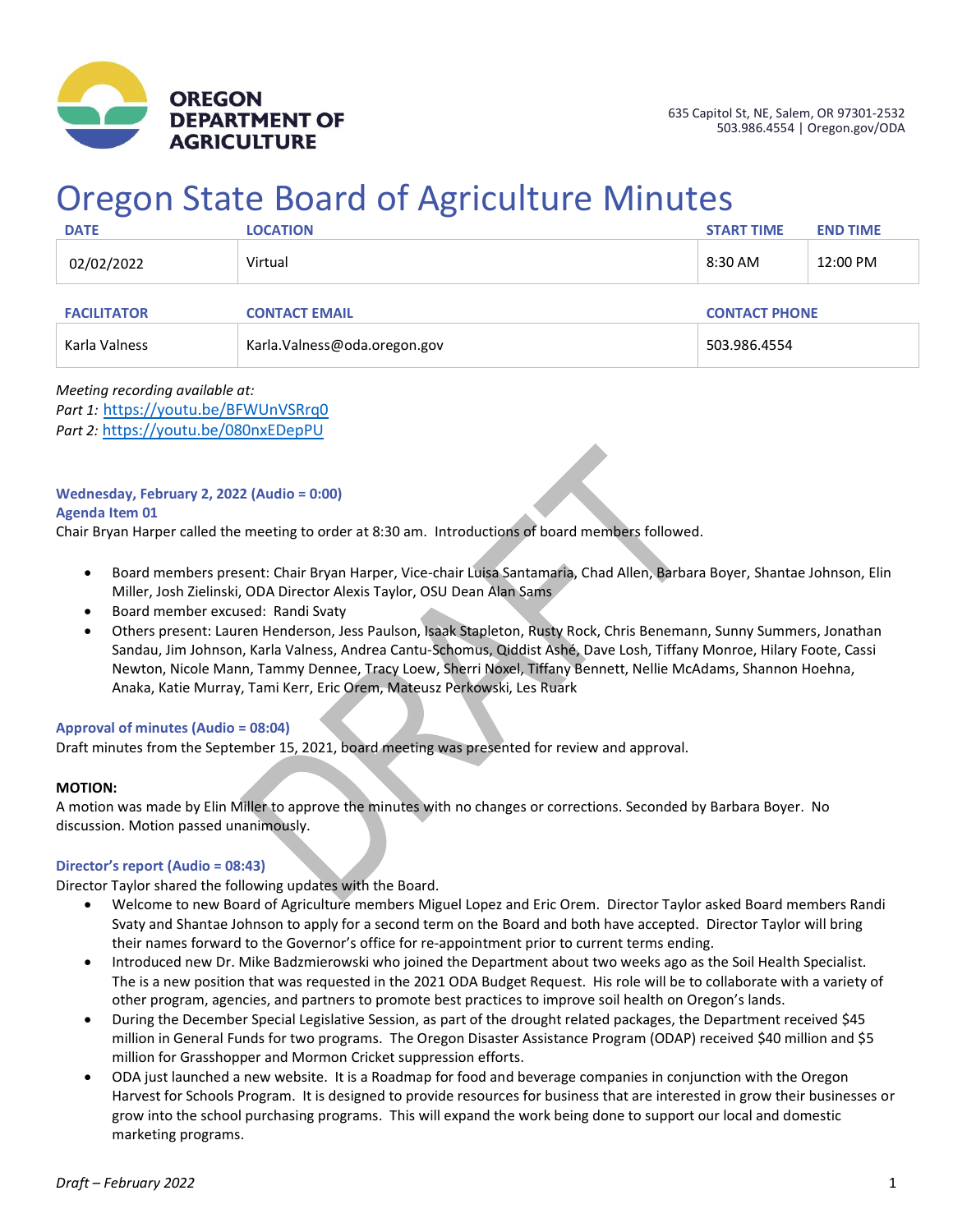- ODA selected 18 projects to fund with additional USDA Specialty Crop Block Grant Program (SCBGP) funds made available from Cares Act Funding to address issues in response to COVID-19 impacts. Oregon received an additional \$2.5 million to fund these 18 projects. Oregon receives about \$1.5 to \$2 million dollars in funding annually for SCBGP projects.
- ODA will be accepting applications starting early next week for the Oregon Meat Processing and Capacity Building grants. The ODA was allocated \$2 million by the Legislature to create the grant program that will support expanding current or building new facilities to increase meat processing capacity and planning to operate under the new Oregon State Meat Inspection Program or expand meat processing capacity for operations that are currently operating under USDA Federal inspection.
- Director Taylor announced her Executive Assistant Donna Mitsch retired from the ODA at the end December. We want to thank Donna for her years of service at the Department and wish her all the best in her new adventures. In the interim, Karla Valness will assist with scheduling while the search begins to fill the Executive Assistant position.

#### **Agenda Item 02 – Oregon Department of Agriculture budget and legislative updates (Audio = 19:56)**

Deputy Director Lauren Henderson discussed the ODA's 2021-2023 budget, and the additional funding received to create the new programs and grant programs Director Taylor outlined. With the addition of these new programs the agency budget has grown from the end of session from \$143 million to over \$180 million. In addition, Deputy Director Henderson talked about the additional position we received and the vacant positions that we will be looking to hire. It is time to begin planning for the 2023-2025 Agency Request Budget and it will be somewhat inward focused on capacity issues. We have many needs in our IT systems, data management, security issues, the budget will also include a package for our laboratory programs that will move to the North Valley Complex. We will be developing proposed budget packages to address capacity issues and will be seeking input from stakeholders and board members as we move forward. The agency received authorization for fee increases that we are working to implement. The Legislative short session started February 1. ODA will be tracking a variety of bills and issues during the session. Board member Allen asked about the Agency's position on the Ag Overtime issue. Deputy Director Henderson responded that the agency role is to remain neutral on bills that are not introduced by the agency during the legislative session. Our role is to provide information and data as requested but not to take a position in support or opposition of proposed bills.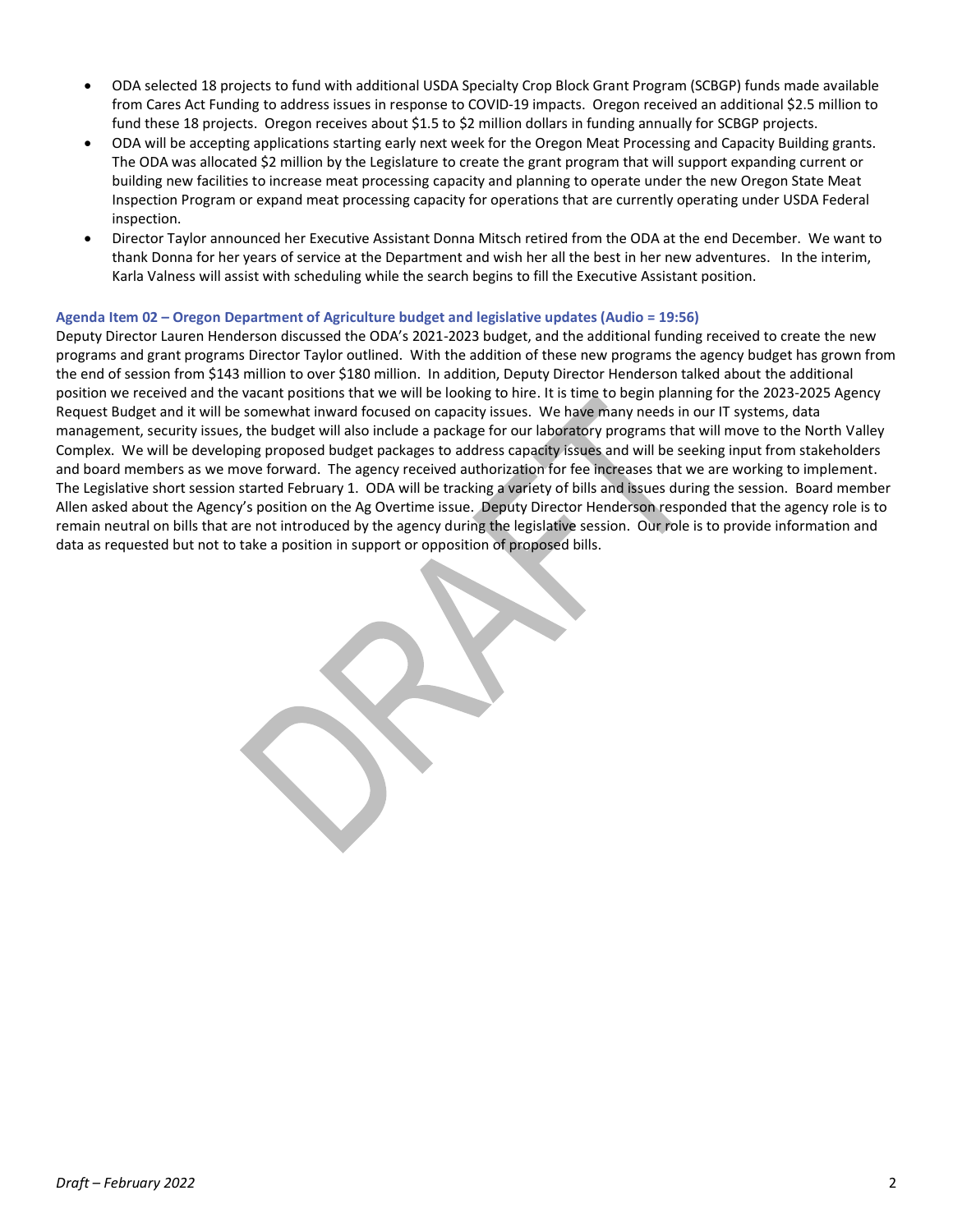#### **Agenda Item 03 – Industry Panel – Legislative priorities and updates (Audio = 34:00)**

Industry representatives from the following organizations shared legislative priorities and provided updates to the Board. Several organizations commented on topics related to overtime for agricultural workers, natural and working lands, water related issues, Oregon Agriculture Heritage Program, OSU Extension Program positions, predator control, wolf compensation and many additional topics.

| Organization |                                                                              | Representative        |
|--------------|------------------------------------------------------------------------------|-----------------------|
| 1            | Columbia Gorge Fruit Growers                                                 | Mike Doke             |
| 2            | Friends of Family Farmers                                                    | Alice Morrison        |
| 3            | League of Women Voters of Oregon                                             | Peggy Lynch           |
| 4            | Oregon Association of Conservation Districts                                 | Jan Lee               |
| 5            | Oregon Association of Nurseries                                              | Jeff Stone            |
| 6/7          | Oregon Cattlemens Association and<br><b>Oregon Dairy Farmers Association</b> | Rocky Dallum          |
| 8            | Oregon Farm Bureau                                                           | Mary Anne Cooper      |
| 9            | Oregon Industrial Hemp Farmers Association                                   | <b>Courtney Moran</b> |
| 10           | Oregon Organic Coalition                                                     | Amy Wong              |
| 11           | Oregon Seed Association                                                      | Anne Johnson          |
| 12           | Oregon Water Resources Congress                                              | <b>April Snell</b>    |
| 13           | Oregon Wheat Growers League                                                  | Amanda Hoey           |
| 14           | Oregon Wine Council                                                          | Jennifer Sitton       |
| 15           | <b>Oregon Winegrowers Association</b>                                        | Jana McKamey          |
| 16           | Oregonians for Food and Shelter                                              | Katie Murray          |

Resource:

- League of Women Voters' of Oregon 2022 Legislative Priorities
- Oregon Association of Nurseries 2022 Legislative Agenda
- Oregon Association of Nurseries 2022 Fact Sheet
- Oregon Wine Council
- Executive Summary Economics of Agricultural Overtime Pay in Oregon November 2021

#### **Agenda Item 04 – Oregon Disaster Assistance Program (ODAP) (Audio = 01:42:25)**

ODA staff members Jonathan Sandau and Alan Hanson talked with the Board about the new Oregon Disaster Assistance Program. The Legislature allocated \$40 million to ODAP to assist eligible farmers and ranchers in Oregon who suffered economic losses dues to natural disasters in 2021. This State program created by SB 892 was designed to fill in gaps not covered by Federal disaster assistance programs. ODA has begun implementing SB 892, which involves rulemaking, contracting with financial institutions, and creating program details. Target timeline to launch the program is March 2022. The program is designed to be a forgivable loan and not a traditional grant program. Discussion followed. For additional information about the program sign up for ODA email updates a[t https://oda.fyi/DAP](https://oda.fyi/DAP)

Resource:

• ODAP Fact Sheet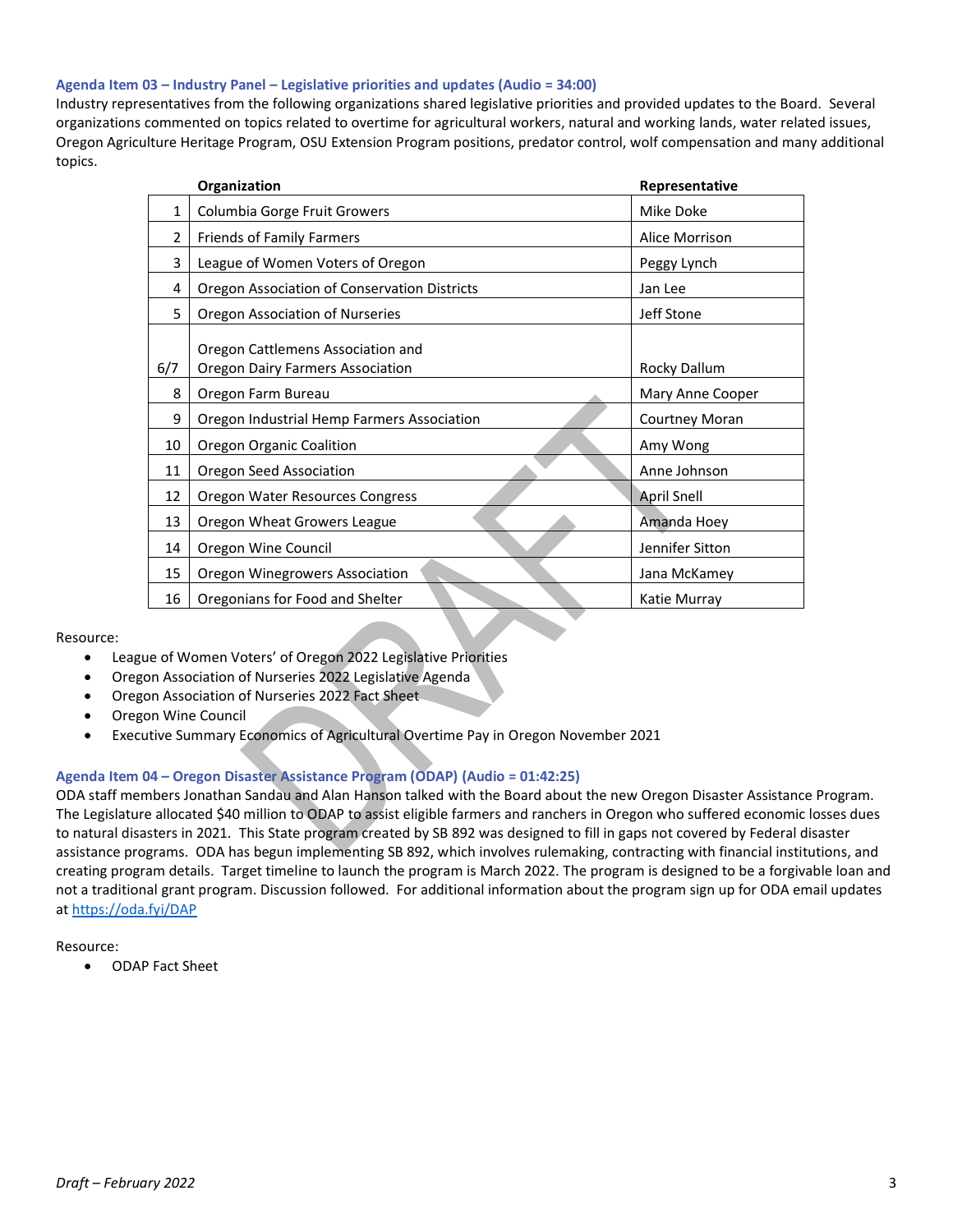#### **Agenda Item 05 - Public Comment (Audio = 02:15:49)**

Board members received no written public comments prior to the meeting. The Board heard verbal comments from Mary Anne Cooper, Oregon Farm Bureau regarding the 2022 Resolutions under review by the Board and the request for additional time to submit comments to the Board.

#### **Break**

The Board recessed for a 10-minute break and reconvened at 11:05 AM

#### **Additional Agenda Item - (Audio = 02:35:10)**

Chair Harper recognized OSU Dean Sams and shared the announcement to the Board that Dean Sams will be leaving Oregon State University at the end of February. Dean Sams has accepted a position at Texas A & M University. He expressed how valuable the partnerships are between the Board, the ODA, and OSU as a Land Grant University to support the agricultural industry. He also thanked the Board for the great work and friendships during his time here in Oregon. OSU will announce an interim Dean soon to serve while a search for a permanent Dean is conducted.

#### **Agenda Item 06 - Board Business (Audio = 02:41:18)**

#### ODA Program Area Reports

Chair Harper thanked ODA staff for the quarterly reports and asked if Board members had any questions on the reports. Board member Barbara Boyer asked for clarification on the FDA retail inspection work completed under contracts by the ODA Food Safety Program. Rusty Rock, Interim Food Safety Program Director shared the number of contracts with FDA has been reduced from about 700 to 250 FDA contracts. The FDA inspections are done in conjunctions with other routine inspection work. An additional question about the return to in-person inspections and if any common issues/themes developed during the COVID-19 period. ODA has found a higher level of violations in facilities to be sited and a rotation of business practices implemented during COVID. Barbara also thanked the Plant Health Program for the work done to support exports with 13, 000 tests completed for seed lots.

Elin Miller commented on the upcoming work to be done to refresh the Water Quality MOA with the Department of Environmental Quality (DEQ). Isaak Stapleton commented that ODA is currently developing workplan with DEQ to update the MOA. The workplan will include opportunities for public comment and comments by the Board of Agriculture and the DEQ Board. Director Taylor suggested the ODA could provide an Ag Water Quality Program 101 update at a future meeting for the Board prior to the review of the MOA.

#### OWEB Report

Barbara Boyer reported on the January meeting of the OWEB Board. A year-long training schedule started last week with the Board members and OWEB staff and will focus on Diversity Equity and Inclusion (DEI). During the January meeting OWEB has approved a Climate related Resolution. This is the first Board Resolution created by the OWEB Board. Contact Barbara or OWEB for a copy of the Resolution. During the meeting they received updates on Tide gates, Agricultural Heritage Commission funding and other program updates.

#### Nominating Committee

Chair Harper asked board members Barbara Boyer and Josh Zielinski to assist him on the nominating committee for Board of Agriculture officers that will change in November 2022. Recommendations will be presented at a future meeting for consideration.